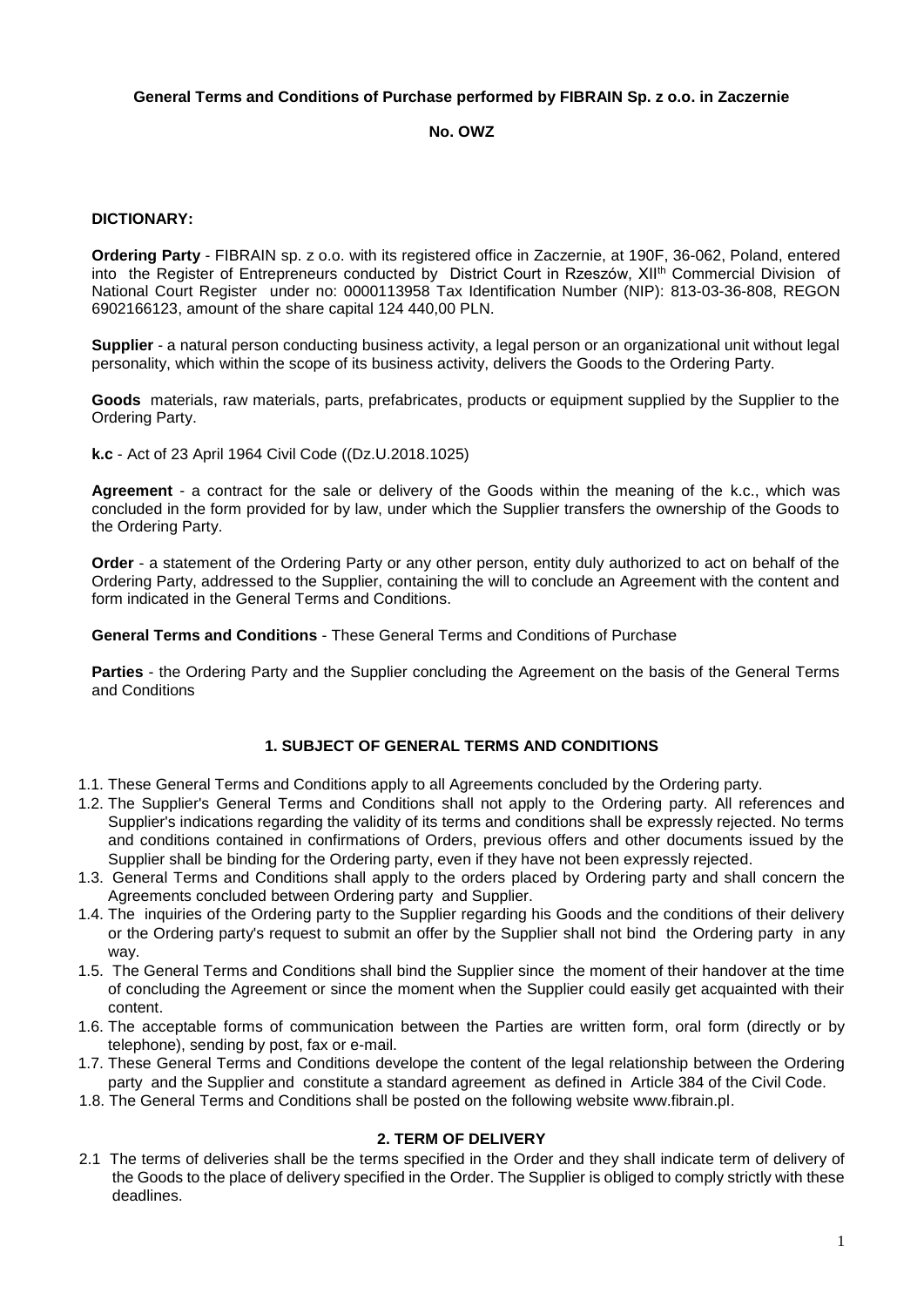- 2.2 In the event of a threat to fail to meet the term of delivery, the Supplier shall be required to notify, in writing, the expected period of delay and the reasons for occurrence thereof. In the absence of the above information, or failure to provide information that the delivery shall not be possible to be completed on time, may form the basis for cancellation of the Order by theOrdering party, including the consequences arising out of Section 3.12 of the General Terms and Conditions.
- 2.3 The Ordering party reserves the right to withdraw from the whole or part of the Order that was not performed within the period specified in the Order, without the obligation to pay any compensation. At the same time, the Ordering party reserves the right to seek from the Supplier damages for improper performance of the Order, under general principles set out in the k.c. and the reimbursement of costs incurred for the replacement performance of the Order.
- 2.4 Compliance with the delivery date shall be deemed to be the entry of the Goods to the place indicated by the Ordering party or the timely preparation of the Goods for collection in the Supplier's plant, depending on the agreed delivery condition.

# **3. TERMS OF DELIVERY**

- 3.1. A valid and binding Agreement between the Ordering party and the Supplier, including the General Terms and Conditions, shall take place through:
	- 3.1.1. Transfer of the Order by the Ordering party to the Supplier.

3.1.2. Acceptance of the Order by the Supplier. Each Supplier's Order confirmation, which differs from the Ordering Party's Order, constitutes a new offer and shall be confirmed by the Ordering party.

- 3.2. The Order number should be indicated on the Delivery Notification, invoice, WZ document, acceptance protocol and all other transaction documents.
- 3.3. Acceptance for execution of each Order should be confirmed in writing by the Supplier within 3 days from the date of its receipt. A paper document, fax or e-mail sent by the Supplier to the Ordering party shall be regarded as a written confirmation. Lack of written confirmation of the Order by the Supplier within the abovementioned deadline shall be treated by the Ordering party as tacit acceptance of the Order by the Supplier for execution on the terms and conditions specified in the Order and consistent with the General Terms and Conditions.
- 3.4. Confirmation or acceptance of the Order for execution means acceptance of these General Terms and Conditions, which at the moment of confirmation or acceptance of the Order for execution bind the Supplier and mean the Supplier's statement that these General Terms and Conditions take precedence over the General Terms and Conditions in case of their validity with the Supplier.
- 3.5. If the Order has been accepted by the Supplier subject to changes or additions, the confirmation or acceptance of the Order by the Supplier shall not be binding for the Ordering party.
- 3.6. The Ordered Goods shall be delivered by the Supplier to the place specified in the Order. The Delivery may be rejected by the Ordering party it will not be accompanied by a delivery document issued by the Supplier, including the Order number, specification of the goods shipped, quantity, details regarding the package, weight and place of acceptance and approvals, certificates and guarantee cards.
- 3.7. Unless otherwise specified in the content of the Order, the obligation and cost of transport, loading, unloading, insurance, packaging and other similar costs related to the Goods shall be borne by the Supplier. If the content of the Order determines the terms of delivery in accordance with Incoterms 2010, in the event where the Ordering party pays for transport, the transport must take place by means of a forwarding company approved by the Ordering Party.
- 3.8. The Supplier is obliged to pack the Goods in a way that guarantees their non-defective delivery to the Ordering Party.
- 3.9. The Supplier shall be liable for any damages resulting from any delay, loss or damage caused by improper labeling, packaging and identification of the Goods.
- 3.10. The delivery of the Goods ordered shall be deemed as performed, in terms of fulfillment of the conditions of delivery and passing of risk of accidental loss or damage to the Goods from the Supplier to the Ordering party, at the time of a documented defect-free acceptance of the Good by the Ordering party, at the agreed place.
- 3.11. The Ordering party shall be authorized to return to the Supplier, at its own expense and risk, each shipment delivered before the date of delivery or to charge the Supplier the relevant costs of storage. The risk of damage or loss shall be incurred by the Supplier.
- 3.12. The liability for failure or improper performance of the Order shall be established in the form of contractual penalties in the following cases and amounts:

The Supplier shall pay the Ordering party the following contractual penalties: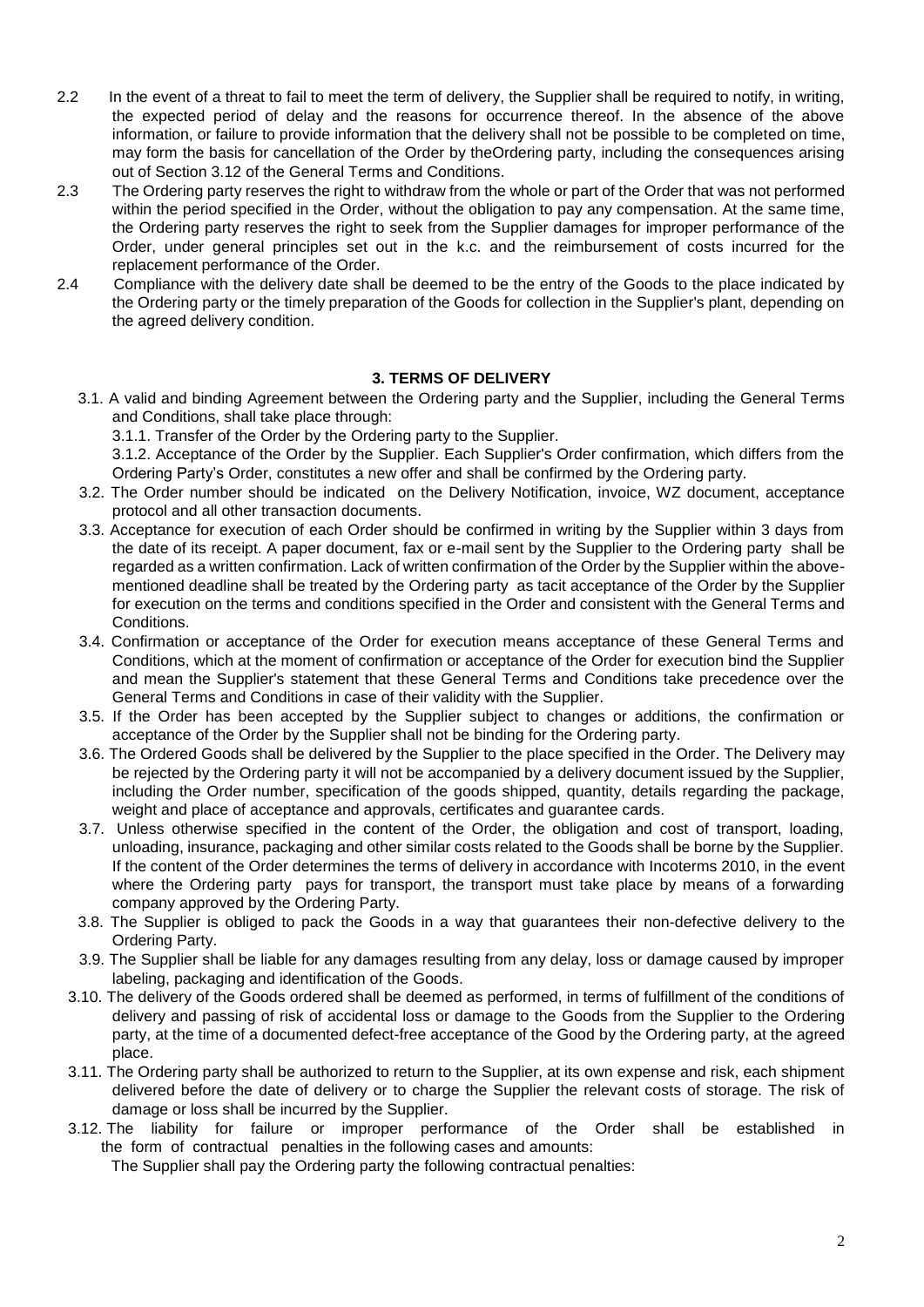- 3.12.1 for withdrawal from performance of the Order by the Ordering party for reasons attributable to the Supplier or by the Supplier for reasons beyond the control of the Ordering party - 10% of the value of the Order;
- 3.12.2 for exceeding term of delivery, in the amount of 0.6% of the value of the Order for each day of delay, this shall also apply to the intermediate terms;
- 3.12.3 for delay in removal of defects found during the acceptance of the subject matter of the Order or within the guarantee and warranty for defects period in the amount of 0.4% of the value of the Order for each day of delay, calculated from the expiry of the period to remove the defects indicated by the Ordering party.
- 3.13. If the contractual penalties referred to in item 3. 12. do not cover the damage suffered by the Ordering party , the Ordering party may claim additional compensation under the generally applicable rules.
- 3.14. The Ordering party shall have the right to deduct the accrued contractual penalties from the remuneration of the Supplier.
- 3.15. In case of delay of the Supplier in performing the subject matter of Order or failure by the Supplier to perform the obligations set out in Section 2.2 of the General Terms and Conditions, the Ordering party may - without giving up the right to charge a contractual penalty and additional compensation - exercise one or more of the following rights:
	- 3.15.1 require the performance of the Order in whole or in part;
	- 3.15.2 make a purchase from another supplier, at the expense and risk of the Supplier;

3.15.3 withdraw from the Order for reasons attributable to the Supplier, without setting additional time, upon written notice to the Supplier.

### **4. GUARANTEE AND WARRANTY**

- 4.1. The Orders performed by the Supplier shall result in providing guarantee and warranty for the Goods for the period specified in the Order.
- 4.2. The guarantee period shall run from the date specified in the Order, and if the Order not specify that information, for a period of 24 months from the date of delivery,i.e. from the date of signing by the Ordering party the protocol of receipt of the Goods without reservations.
- 4.3. The liability of the Ordering party under the guarantee shall be in accordance with the provisions of the k.c..
- 4.4. The Ordering party shall notify the Supplier of any found defects of the delivered Goods. The defects found upon acceptance and within the guarantee period shall be removed by the Supplier within the period prescribed by the Ordering party. Lack of a written opinion within the time limit set by the Ordering party shall be tantamount to accepting the whole complaint by Supplier. The Ordering party shall, in accordance with its choice, reserve its right to return all defective Goods, at the expense of the Supplier, including the request of reimbursement of the payment made for them, or request of their replacement or repair. The Supplier shall take all and any necessary steps to ensure that the replacement or repair of faulty Goods is perfumed at its own expense, and with due diligence. If the Supplier fail to remove the notified defects within the prescribed time limit, the Ordering party shall be entitled to remove the defect in place of the Supplier, at its expense, subject to prior written notice delivered to the Supplier. The above shall not affect any rights of the Ordering party for the contractual penalties, additional compensation and to withhold payment of invoices of the Supplier, and shall not relieve the Supplier from any liability under the guarantee.
- 4.5. Irrespective of the right of the Ordering party under the guarantee, the Supplier shall be liable towards the Ordering party under the warranty for defects, in accordance with the k.c..
- 4.6. Using the warranty, the Ordering party may, at its own discretion, either withdraw from the Order or its part, or demand a reduction of the price by the Supplier, proportionally to the extent to which the defect limits the usefulness of the Goods for the Ordering party, demand removal of defects in the Goods or replacement of the Goods with Goods free from defects.
- 4.7. Each complaint submitted within the warranty and/or guarantee period extends the warranty and/or guarantee periods by the time counted from the date of notification to the date of removal of the reported defect/fault. When the Goods have been replaced, the guarantee and warranty for such Goods shall run from the beginning of the day of its replacement.
- 4.8. The Ordering party is entitled to assign the rights under the guarantee and/or warranty granted by the Supplier to third parties.
- 4.9. If the Supplier grants the Ordering party a guarantee for the Goods for a period exceeding the guarantee period resulting from these General Terms and Conditions, the provisions of the guarantee document shall apply in the part relating to the duration of the guarantee, unless expressly agreed otherwise in writing.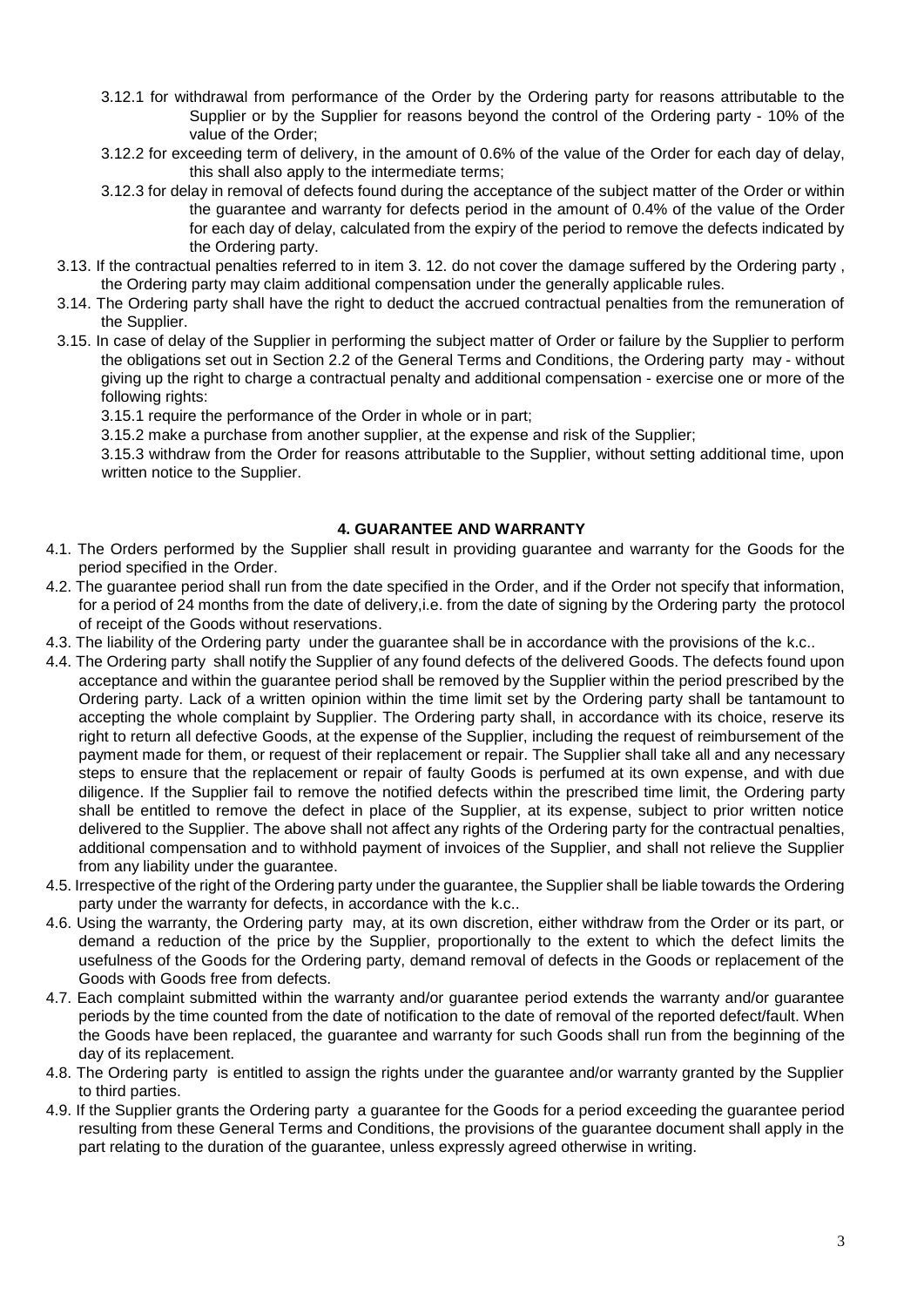### **5. PRICE**

The Prices included in the Order shall be fixed and not subject to change, cover the Goods delivered to a specified place of delivery at the expense of the Supplier.

## **6. SUBJECT MATTER OF THE DELIVERY**

- 6.1. The subject matter of the delivery must be performed in accordance with the content of the Order, applicable standards and regulations, for which the Supplier shall provide the necessary documents, approvals and certificates together with delivery of the purchased Goods.
- 6.2. The Supplier assures that the Ordering party or the Ordering party's customers shall not infringe any third party's property rights, in particular intellectual property rights and industrial property rights, by purchasing, possessing, offering, using, processing or further distribution of the Goods. If the Supplier breaches this obligation, the Supplier is obliged to indemnify the Ordering party and its customers from all claims of third parties and shall bear all costs that arise in connection with the breach.
- 6.3. Benefits and burdens related to the Goods shall pass to the Ordering party upon signing the protocol of receipt of the Goods without reservations.

# **7. TERMS OF PAYMENT**

- 7.1 Subject to compliance of the delivered Goods and invoice with the specification and clauses of the Order, the payments shall be made by the Ordering party in the form of a bank transfer into the bank account of the Supplier indicated on the invoice, within 90 days from the date of delivery to the registered office of the Ordering party of an invoice together with the defect-free acceptance protocol of Goods, unless it was agreed otherwise in writing.
- 7.2 In each case, the base of issuing of an invoice shall be a fault-free acceptance protocol, proof of delivery or bill of lading signed by representatives of the Parties.
- 7.3. The date of payment shall be the date on which the Ordering party's bank account is debited.

### **8. CONFIDENTIALITY**

- 8.1. Any information directly resulting from these General Terms and Conditions, as well as information obtained by the Supplier in connection with the performance of the Order, including but not limited to any organizational, commercial and technical information regarding the Ordering party and not accessible to the public, shall be considered by the Supplier as a confidential information, and shall not be disclosed to third parties. This obligation shall not apply to situations in which the obligation to provide information results from the absolutely applicable laws.
- 8.2. In particular, the Supplier agrees to treat as confidential the information relating to trading volumes, prices, discounts, product specifications, logistics agreements, technological data, under pain of cancellation of the order by the Ordering party for reasons attributable to the Supplier.
- 8.3. The Supplier represents that it shall not use any confidential information for purposes other than for performance of the Order, and it shall provide an adequate protection to that information, relevant to its confidential nature. The obligation to keep such information confidential shall remain in force after the performance of the Order and may be waived only under the written consent of the Ordering party, to be valid.
- 8.4. Supplier declares that is aware of criminal and civil liability for acts of unfair competition, as defined in the Unfair competition Act of 16 April 1993 (hereinafter: "uznk"), and in particular the following obligations:

a. not to disseminate, disclose or use information which constitutes a secret of the contracting authority's undertaking within the meaning of Article 11 of the uznk

b. not to induce any entity (natural person, organizational unit with or without legal personality) being a party to the agreement with the Ordering party to fail to perform or improperly perform their duties towards the Ordering party.

8.5. The Supplier shall not, during the term of the Agreement and after its termination, disseminate, disclose or use also such information which does not constitute a secret of the Ordering party's business, but the dissemination, disclosure or use of which could in any way damage the Ordering party 's reputation or otherwise cause damage.

# **9. ADDITIONAL PROVISIONS**

- 9.1. In case of extension of the scope of the Order, the Supplier shall deliver additional or replacement Goods under commercial terms and conditions applicable to the performance of a given Order (unit prices, discount).
- 9.2. Partial deliveries are generally unacceptable, unless the Ordering party expressly consents to them.
- 9.3. The Ordering party reserves the right to return a part of the Order and to limit its scope. Any possible return of the subject matter of the Order or limiting of its scope shall occur by using the unit prices adopted in the performance of the Order.
- 9.4. The Supplier may not entrust the performance of all or part of the Agreement to a subcontractor without the consent of the Ordering party, expressed in writing under pain of nullity.